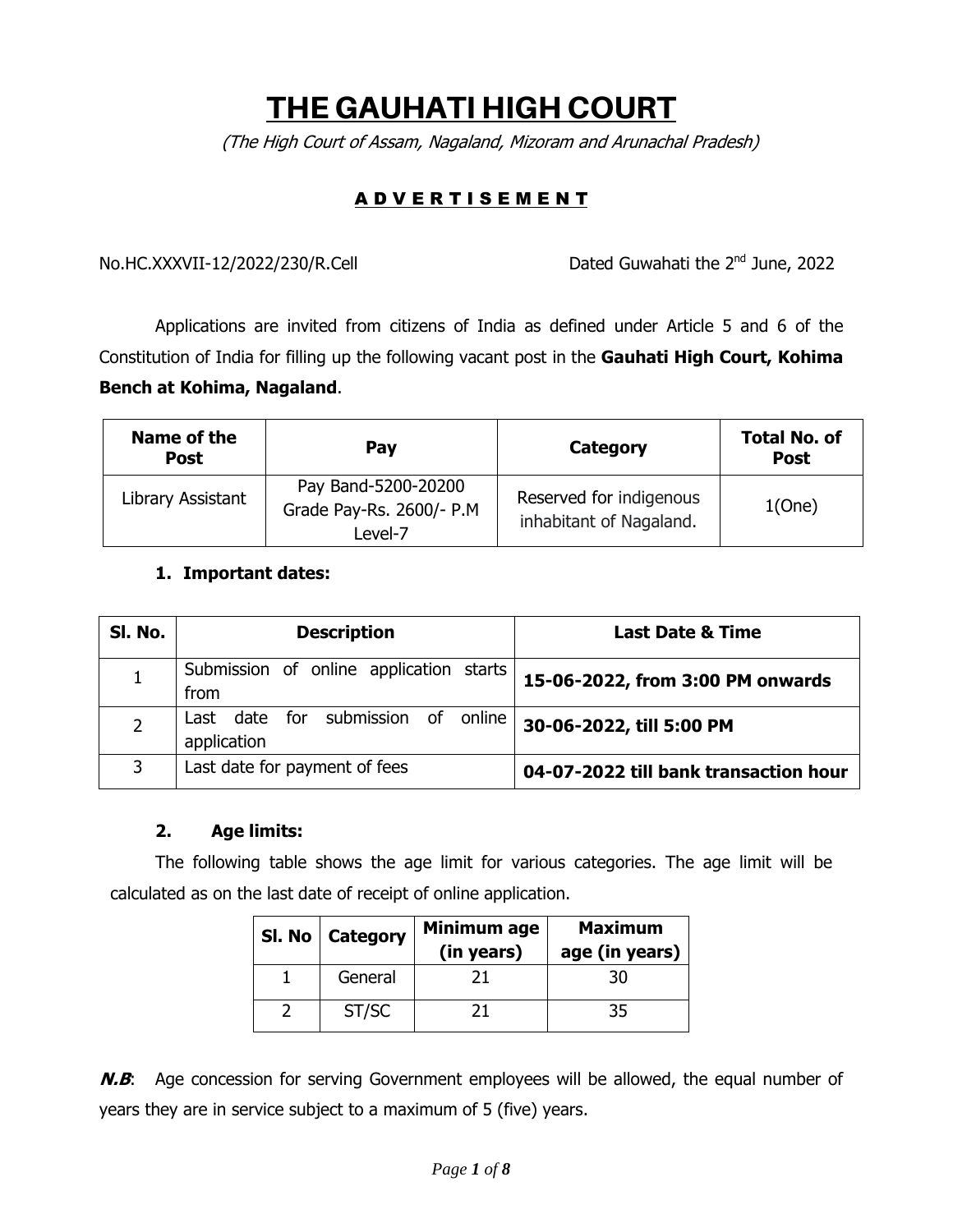Age relaxation for a period of 2(two) years w.e.f 22<sup>nd</sup> April, 2021 will be allowed due to COVID-19 pandemic.

The upper age limit for the Physically Handicapped persons will be relaxable by another 10 (ten) years.

3. **Eligibility Criteria:** A candidate, as on the last date of receipt of application, must fulfill the following criteria:

- Must be a graduate from a recognized university**.**
- Must posses diploma/degree in Library Science from a recognized University**.**
- Preference will be given to the candidates having degree in Law from a recognized University and proficiency in use of computers.

#### **4. Selection Process:**

|                 | <b>Written Examination: 100 marks</b>                                    |  |  |
|-----------------|--------------------------------------------------------------------------|--|--|
|                 | Written examination will be of 2 hour duration and the same will         |  |  |
| <b>Stage I</b>  | contain questions on General English and General Knowledge (40           |  |  |
|                 | marks), Library Science (40 marks), General Aptitude (20 marks).         |  |  |
|                 | <b>Interview/Viva-Voce: 20 marks</b>                                     |  |  |
|                 | Candidates equal to 3 times the number of vacancies (1:3) in order of    |  |  |
|                 | merit in the written examination will be called for Interview/Viva-Voce. |  |  |
| <b>Stage II</b> | A candidate shall have to secure a minimum of 60% marks in the           |  |  |
|                 | Interview i.e 12 out of 20 marks in order to be considered qualified.    |  |  |
|                 | The High Court reserves the right to fix the cut off mark in the         |  |  |
|                 | written examination.                                                     |  |  |

**N.B** Final selection will be made on the basis of the total marks obtained by the candidates in the written examination and Interview/Viva-Voce. Where more than one candidate obtains same grand total marks, the candidate who obtains more marks in the written examination will get preference. Where the marks obtained by such candidates in the written examination are also same, then the candidate who is senior in age will get preference.

# **5. HOW TO APPLY**

Before applying online, candidates must possess a valid e-mail ID and Mobile Number which are mandatory for registration. E-mail ID should be kept active. **Though the system is**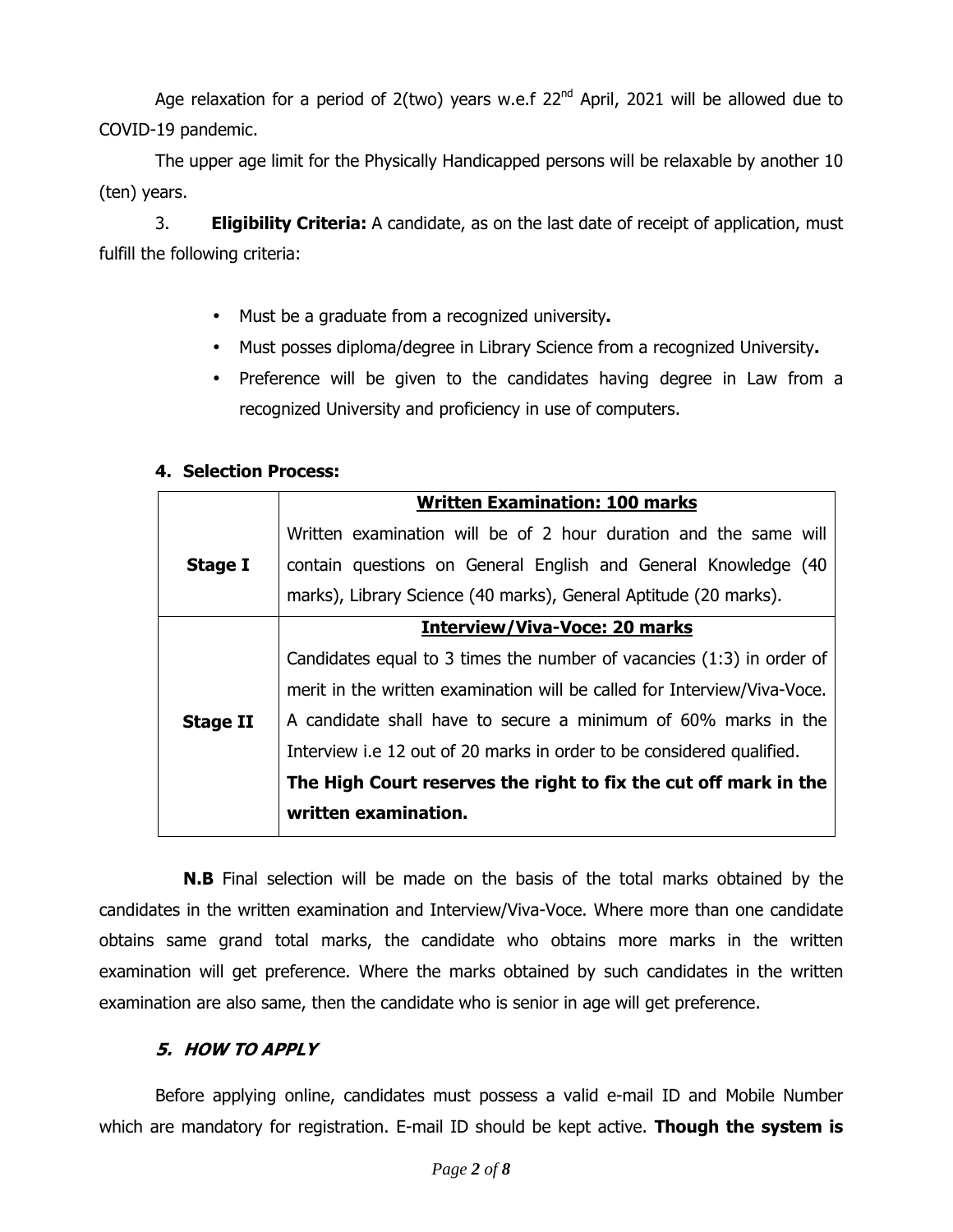**designed to send e-mail immediately acknowledging the Registration Code, sometimes due to network congestion, the e-mail may not be delivered, hence the candidates are requested to note down the Registration Code**.

- Phase 1: (a) Log on through the website **www.ghconline.gov.in or** https://kohimahighcourt.gov.in and click on "**Online Application for direct recruitment to the post of Library Assistant in the Kohima Bench of the Gauhati High Court**".
	- (b) Click on "**New Registration**". Provide the required information in that page, and then click "**Submit Registration**". The system will generate a Registration Code which will be displayed below the "Submit Registration" button. Though the system is designed to send e-mail immediately acknowledging the Registration Code and corresponding Date of Birth, sometimes due to network congestion, the e-mail may not be delivered. Hence, candidates are requested to note down the Registration Code carefully.

The combination of Registration Code and Date of Birth will be used as login details for next three Phases, i.e. Phase 2, Phase 3 and Phase 4.

- Phase 2: (a) Click "**Update Candidate Details**".
	- (b) Candidate has to provide his/her profile details and other candidature specific information and has to save the data by clicking the "**Update Data"** button. **No field box should be left blank**.
- Phase 3: Candidate has to upload his/her Photograph Image and Signature Image. The image format should be either **.jpg, .png or .gif**. No other image format will be accepted. The image size should be between **5 KB and 30 KB**. The dimension of the Photograph image and Signature image should be as indicated below: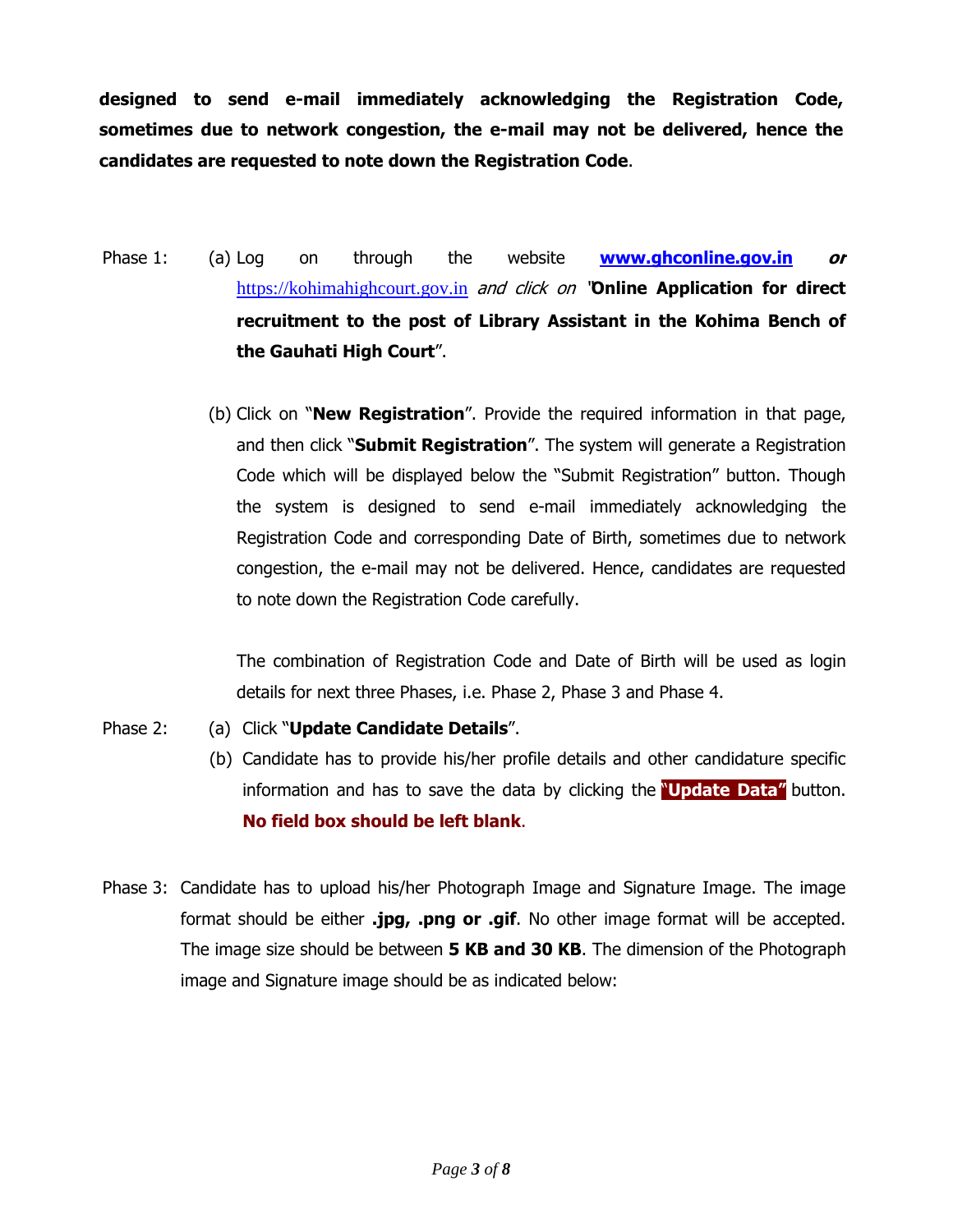

The image of the Passport Photograph should be such that the face of the candidate covers at least 80% of the space of the photograph image, similarly the signature should cover at least 70% of space of the Signature image.

For uploading Passport Photo and Signature (both should be in image format as specified above),

- (a) Click "**Upload Photograph & Signature**".
- (b) The candidate should select the respective file using the "**Browse**" button and after selecting the file, he/she should click the "**Upload Passport Photo**" and "**Upload Signature**" button respectively to upload the file to server.
- (c) On successful uploading of photo & signature, the candidate should click the "Declaration check box". On clicking the Declaration check box on the page, the button **Submit Candidature** will turn green and will be activated for submission of candidature.
- (d) Click on "**Submit Candidature**" to submit the application. No change in information filled in by the candidates will be allowed once the application form is submitted by clicking the "Submit Candidature" button. Therefore, before submitting Candidature, please ensure that all information, photograph and signature are uploaded as per the instructions.
- Phase 4: (a) After submission of candidature, the candidate should take a print out of the Fee Payment Challan by clicking the "**Print Fee Payment Challan Form**" button.
	- (b) The payment can be made at any branch of State Bank of India after two working days of submission of online application and on or before the last date fixed for payment of fees.
	- (c) For payment, the candidate should approach the bank along with the Challan copy and the fee amount reflected on the Challan. On payment of the same, the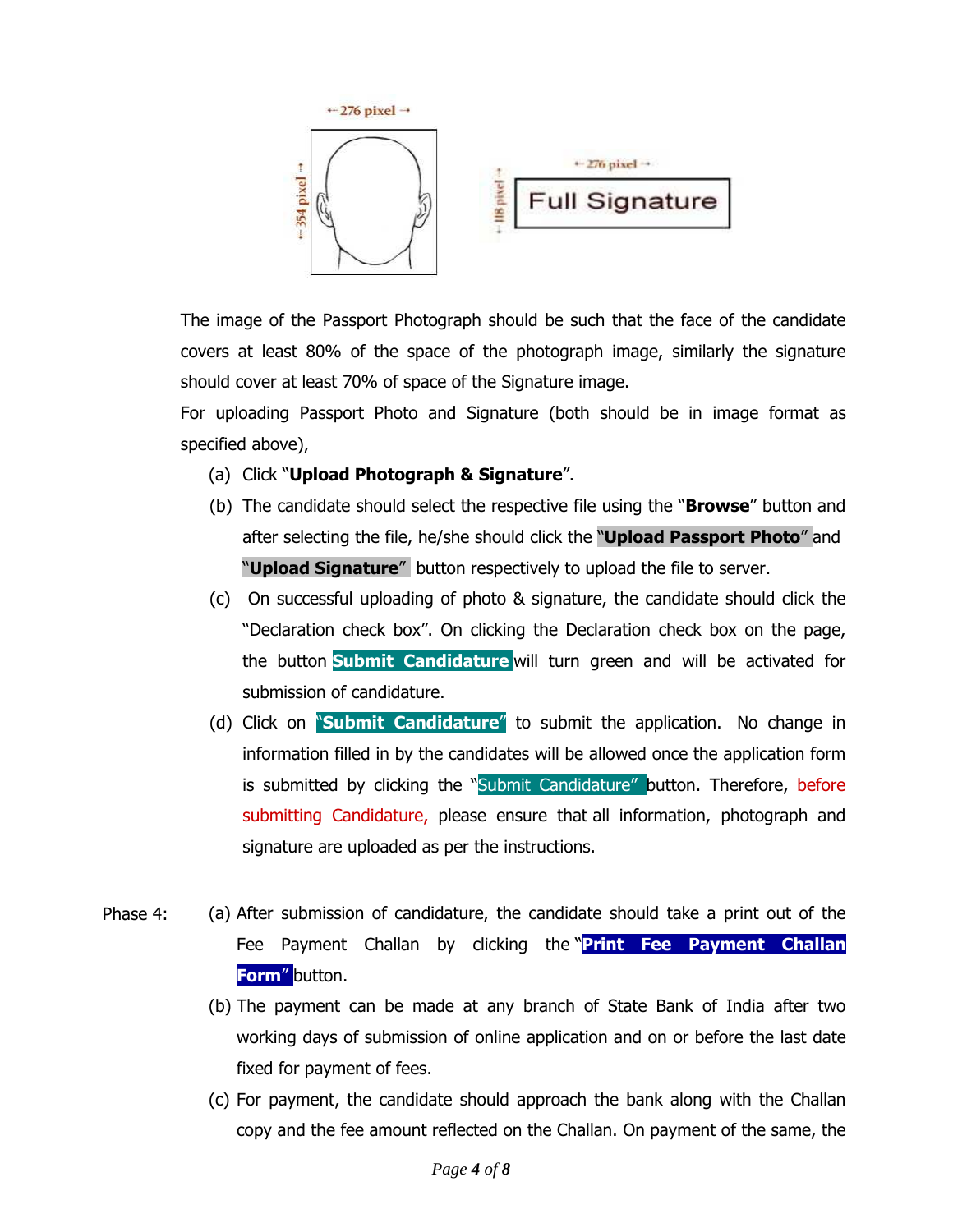Bank will provide a Journal Number. Please ensure to have the bank official's signature and seal on the Challan copy. Please keep the candidate's copy of the Challan carefully for any future reference.

- (d) The fee payment information viz. Journal No., Paid Amount, Payment Date etc., will be reflected automatically on the account of the candidate after two working days from the date of payment at the bank.
- (e) Thereafter, the applicant will be able to take printout of the Acknowledgement receipt about his/her candidature.
- (f) Please print the Acknowledgement Receipt and Application Form generated by the system on this phase after completion of fee payment process for further reference.

For any technical assistance for submission of online application forms please email to **ghcrec@gmail.com** mentioning the Post Name in the subject line and related Registration Code (if any), Applicant's name and Father's name indicating the grievance in the body of the e-mail. A copy of the email should also be sent to **ghc.rcell2013@gmail.com**.

**5.** Application made in any other mode, except as indicated above, shall be summarily rejected without any communication.

**6. APPLICATION FEE:** The details of application fee to be paid by the candidates are indicated below:

| For SC/ST | For all others |
|-----------|----------------|
| Rs. 150/- | Rs. 300/-      |

# **Persons with benchmark disability (PWD) need not pay fees.**

**7**. Fee once paid shall not be refunded under any circumstances. The fee will also not be held in reserve for any other examination or selection.

**8**. Candidates are advised in their own interest to apply online well before the last date and not to wait till the last date, so as to avoid heavy load on internet or website.

# **9. TERMS AND CONDITIONS:**

**i.** Merely satisfying the eligibility criteria will not entitle a candidate to be called for the Written examination/Viva-Voce etc.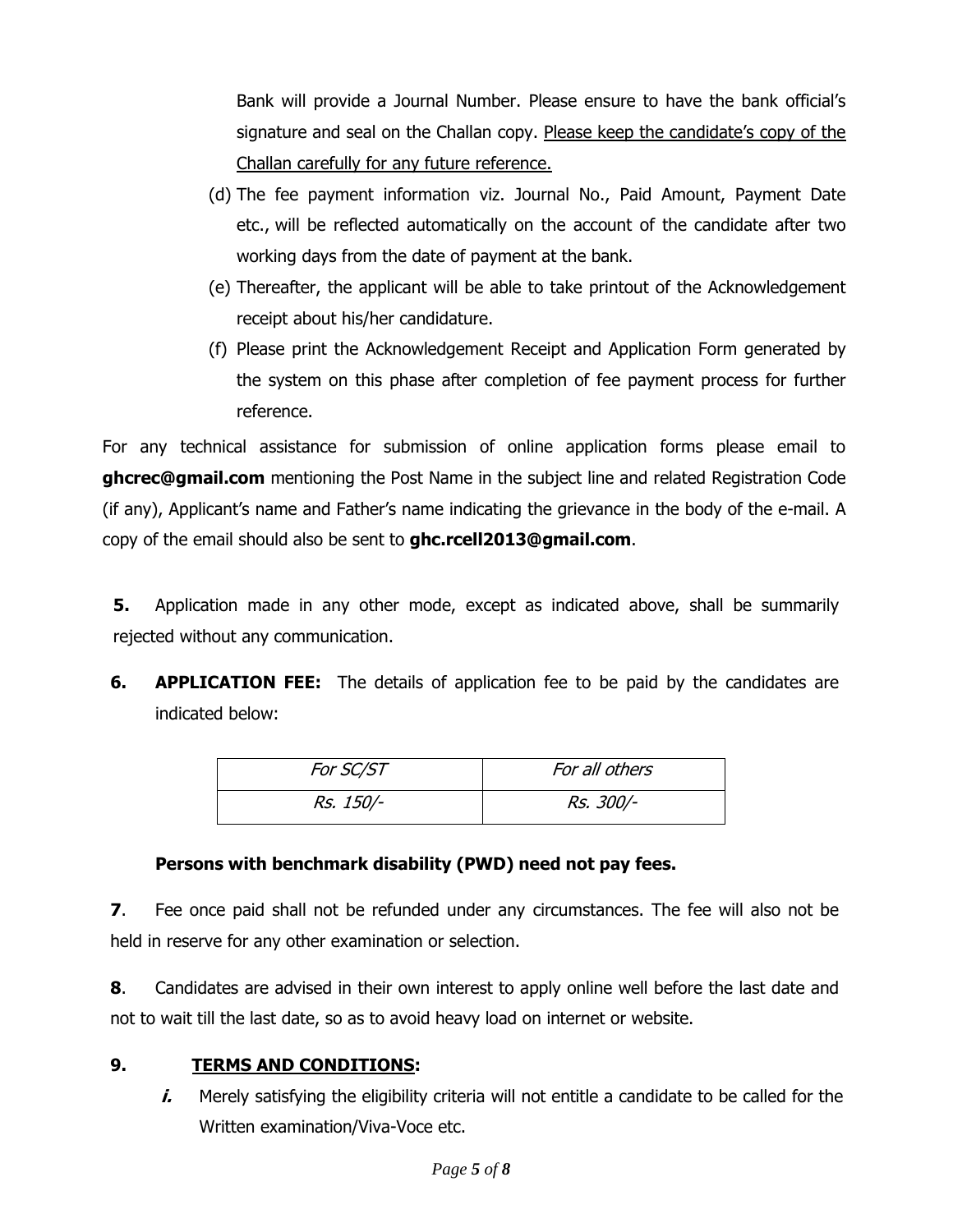- *ii.* Candidates need not submit any testimonial/ certificate at the time of submission of online application. However, candidates have to produce their original testimonials regarding educational qualifications, date of birth, caste, working experience (if applicable) etc. at subsequent stages when asked for.
- **iii.** Number of posts may vary at the time of final selection on either side.
- **iv.** No person, who has entered into or contracted a marriage with a person having a spouse living or who, having a spouse living, has entered into or contracted a marriage with any person, shall be eligible for appointment to the aforementioned posts.
- **v.** The admission of candidates at all stages of the selection process shall be purely provisional and subject to their satisfying the prescribed eligibility criteria. If, on verification at any time before or after the selection process, it is found that a candidate does not fulfil any of the eligibility conditions, his/her candidature shall stand cancelled without any notice. Mere calling of candidate to written examination/interview etc. or issuance of admits cards/call letter etc. does not mean acceptance of candidature of any candidate which shall be further scrutinized at every stage and the High Court reserves the right to reject the candidature of any candidate at any time.
- **vi.** The provisional list of the candidates, with Roll Nos. will be published in the High Court website for the candidates' reference.
- **vii.** No TA/DA shall be paid to the candidates for appearing in the Written examination/Viva-Voce etc.
- **viii.** Candidates who are already in the Government Service in State/Central/PSU may apply after intimating their employers regarding submission of online application forms for the advertised vacancies. They shall have to produce "No Objection Certificate" from their present employer at the time of document verification and "Release Order" at the time of appointment.
- **ix.** The High Court may decide not to issue any admit card/call letter etc. to any candidate and may decide to call candidates to WrittenTest/Viva-Voce etc. by publishing a notification in the official website and notice board of the High Court. Candidates are advised to visit the official website (**www.ghconline.gov.in and https://kohimahighcourt.gov.in/)** of the High Court regularly for updates and important information. Unnecessary correspondence should be avoided.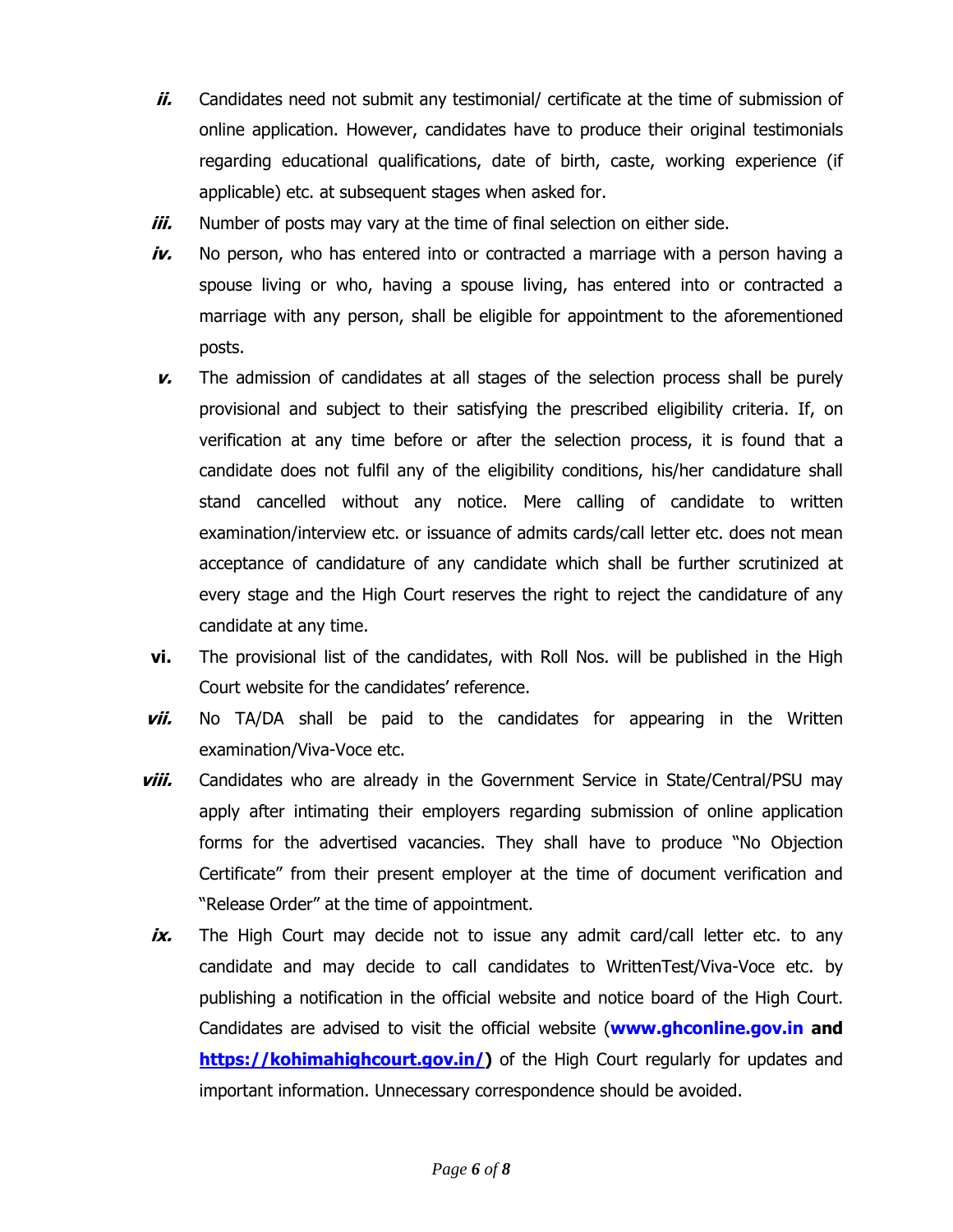- **x.** Application form, which is incomplete in any respect, such as without the photograph and signature, is liable to be rejected summarily, unless otherwise decided by the High Court.
- **xi.** Any information submitted by an applicant in his/her application will bind the candidate personally. The candidate will be responsible for any mistake made by him/her in the application form and the High Court shall not be responsible or liable in any way.
- **xii.** The certificate for claim of reservation must be issued by the competent authority.
- **xiii. If any candidate is found canvassing directly or indirectly, his/her candidature will be rejected.**
- **xiv.** The High Court reserves the right to cancel the advertisement, fix the cut off mark(s), alter any terms and conditions of the advertisement at any stage.
- **xv.** The examination materials will be destroyed, due to scarcity of space, after one year of publication of the final select list, unless otherwise decided by the High Court.
- **xvi.** All other matters which are not specifically provided in this advertisement shall be as decided by the High Court.

Sd/-

Registrar (Administration)-Cum-In-Charge, Centralized Recruitment Gauhati High Court, Guwahati-781001

Memo No.HC.XXXVII-12/2022/230A/R.Cell Dated Guwahati the 02-06-2022 Copy to:

- 1. The Registrar General, Gauhati High Court, Guwahati.
- 2. The Registrar (Vigilance/Judicial/Establishment), Gauhati High Court, Guwahati.
- 3. The Registrar-cum- Principal Secretary to Hon'ble The Chief Justice, Gauhati High Court, Guwahati for favour of his lordship's kind information.
- 4. The Registrar, Gauhati High Court, Kohima Bench, for kind information and necessary action. He is also requested to make arrangement for uploading this advertisement in the official website of the Gauhati High Court**,** Kohima Bench**.**
- 5. The Joint Registrar ( **Name 2018**), Gauhati High Court, Guwahati.
- 6. The Deputy Registrar (\_\_\_\_\_\_\_\_\_\_\_\_\_\_\_), Gauhati High Court, Guwahati.
- 7. The Assistant Registrar (\_\_\_\_\_\_\_\_\_\_\_\_\_\_\_\_\_\_), Gauhati High Court, Guwahati.